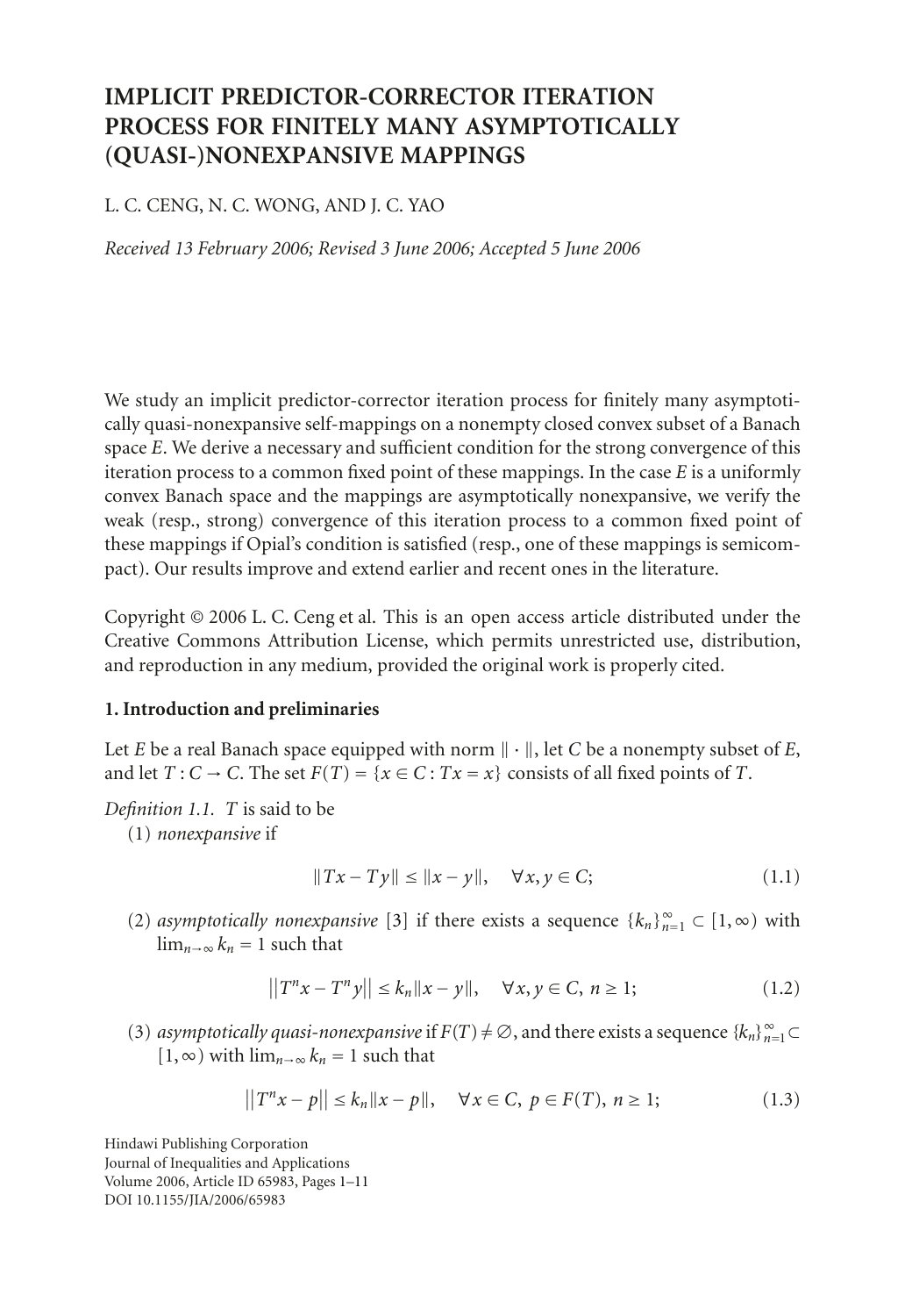(4) *semicompact* [\[9\]](#page-10-0) if for any bounded sequence  $\{x_n\} \subset C$  with  $\lim_{n\to\infty} ||x_n - Tx_n|| =$ 0, there exists a strongly convergent subsequence of  $\{x_n\}$ .

The class of asymptotically nonexpansive mappings, as a natural extension of that of nonexpansive mappings, was introduced by Goebel and Kirk [\[3\]](#page-9-0). They proved that if *C* is a nonempty bounded closed convex subset of a uniformly convex Banach space *E*, then every asymptotically nonexpansive self-mapping *T* on *C* has a fixed point. Furthermore, the study of iterative construction for fixed points of asymptotically nonexpansive mappings began in 1978. Bose [\[1\]](#page-9-2) first proved that if the uniformly convex Banach space *E* satisfies Opial's condition [\[5](#page-9-3)], then  $\{T^n x\}$  converges weakly to a fixed point of *T*, provided *T* is asymptotically regular at *x*, that is,  $\lim_{n\to\infty} ||T^n x - T^{n+1}x|| = 0$ . A Banach space *E* is said to satisfy *Opial's condition* [\[5\]](#page-9-3) if whenever  $\{x_n\}$  is a sequence in *E* which converges weakly to *x*, one has

$$
\liminf_{n \to \infty} ||x_n - x|| < \liminf_{n \to \infty} ||x_n - y||, \quad \forall y \in E, \ y \neq x. \tag{1.4}
$$

It is well known that every Hilbert space satisfies Opial's condition (see, e.g., [\[5](#page-9-3)]).

Xu and Ori [\[8](#page-9-4)] first introduced an implicit iteration process for *N* nonexpansive mappings in a Hilbert space and proved the following weak convergence theorem.

Theorem 1.2 (see [\[8](#page-9-4)]). *Let H be a Hilbert space and let C be a nonempty closed convex subset of H. Let*  $\{T_i\}_{i=1}^N$  *be N nonexpansive self-mappings on C such that*  $F = \bigcap_{i=1}^N F(T_i) \neq$  $\emptyset$ *. Let*  $x_0 \in C$  *and let*  $\{\alpha_n\}_{n=1}^{\infty}$  *be a sequence in*  $(0,1)$  *such that*  $\lim_{n\to\infty} \alpha_n = 0$ *. Then the sequence* {*xn*} *defined implicity by*

$$
x_n = \alpha_n x_{n-1} + (1 - \alpha_n) T_{n \text{(mod } N)} x_n, \quad n \ge 1,
$$
\n(1.5)

*converges weakly to a common fixed point of mappings*  $\{T_j\}_{j=1}^N$ .

Later, Sun [\[7](#page-9-5)] introduced and studied another implicit iteration process

$$
x_n = \alpha_n x_{n-1} + (1 - \alpha_n) T_{n(\text{mod}N)}^{l_n + 1} x_n, \quad n \ge 1,
$$
 (1.6)

for  $N$  asymptotically quasi-nonexpansive self-mappings  $\{T_j\}_{j=1}^N$  on a nonempty bounded closed convex subset *C* of a Banach space *E*, where  $\{\alpha_n\}$  is a sequence in (0,1),  $x_0$  is an initial point in *C*, and  $n = l_nN + n$  (mod*N*). Moreover, he proved that the sequence { $x_n$ } defined by his iteration process converges strongly to a common fixed point of  ${T_j}_{j=1}^N$ under suitable conditions.

At the same time, in [\[10](#page-10-1)], Zhou and Chang introduced and studied the following implicit iteration process:

$$
x_n = \alpha_n x_{n-1} + \beta_n T^n_{n \text{(mod } N)} x_n + \gamma_n u_n, \quad n \ge 1,
$$
\n(1.7)

for *N* asymptotically nonexpansive self-mappings  $\{T_j\}_{j=1}^N$  on a nonempty closed convex subset *C* of a Banach space *E*, where  $\{\alpha_n\}$ ,  $\{\beta_n\}$ ,  $\{\gamma_n\}$  are three sequences in [0,1],  $x_0$  is an initial point in *C*, and  $\{u_n\}$  is a bounded sequence in *C*. Moreover, they proved that the sequence  $\{x_n\}$  defined by their iteration process converges weakly to a common fixed point of  $\{T_j\}_{j=1}^N$  under suitable conditions.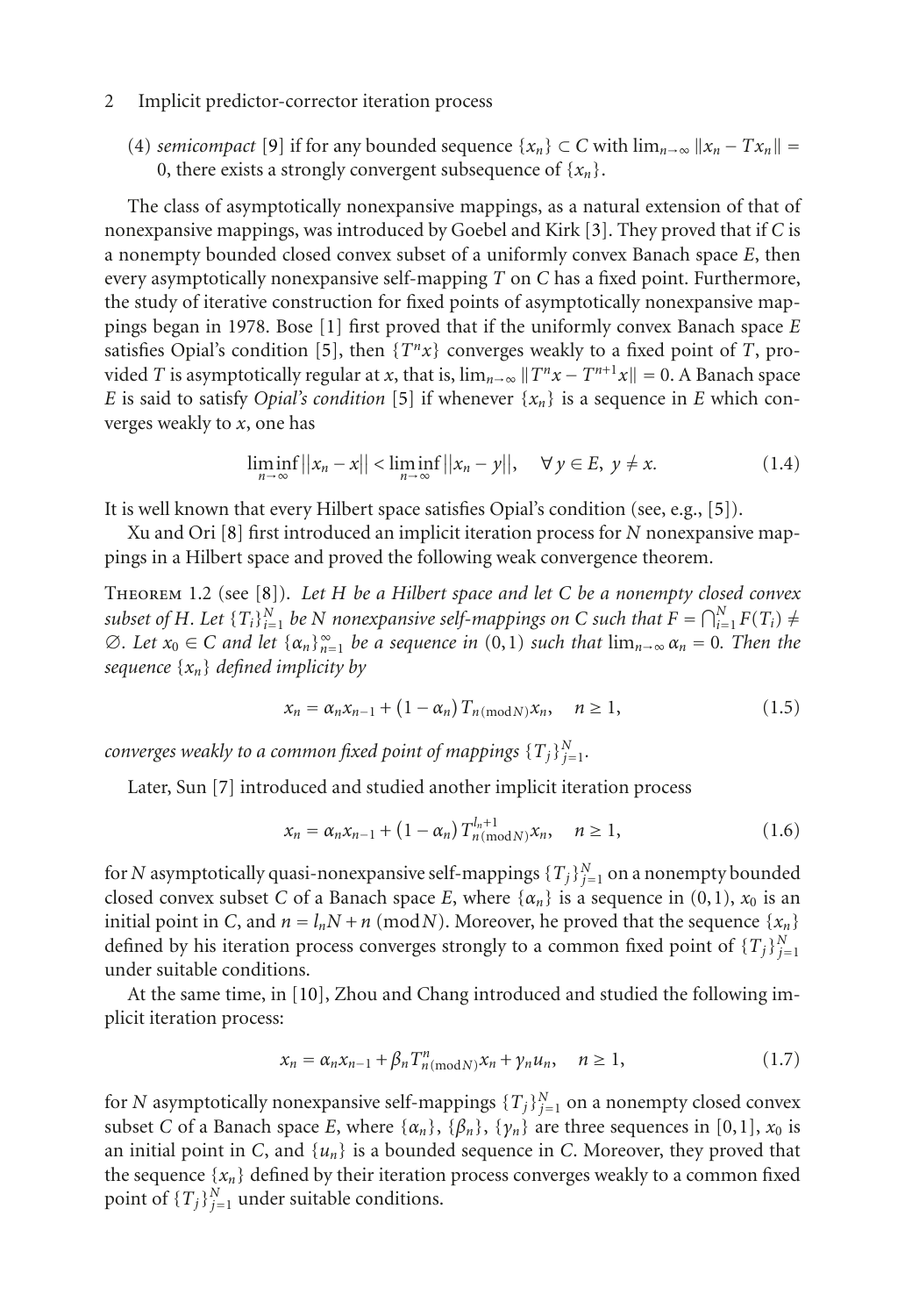As indicated in [\[10\]](#page-10-1), if  $T_1, T_2, \ldots, T_N$  :  $C \rightarrow C$  are *N* asymptotically nonexpansive mappings, then there exists a sequence, called *common Lipschitz constants*, {*kn*} ⊂ [1,∞) with  $\lim_{n\to\infty} k_n = 1$  such that for each  $i = 1, 2, \ldots, N$ ,

$$
||T_i^n x - T_i^n y|| \le k_n ||x - y||, \quad \forall x, y \in C, n \ge 1.
$$
 (1.8)

A similar situation occurs when  $T_1, T_2, \ldots, T_N$  are asymptotically quasi-nonexpansive. By convention, we write  $T_n := T_{n \pmod{N}}$ , for integer  $n \ge 1$ , with the mod function taking values in the set  $\{1, 2, \ldots, N\}$ . In other words, if  $n = l_n N + q$  for some unique integers  $l_n \geq 0$  and  $1 \leq q \leq N$ , then we set  $T_n = T_q$ .

In this paper, we introduce the following implicit predictor-corrector iteration process with an auxiliary finite family of asymptotically quasi-nonexpansive self-mappings on *C*.

*Definition 1.3* (basic setup). Let *C* be a nonempty closed convex subset of a Banach space *E*, and let  $\{T_1, T_2, \ldots, T_N\}$  and  $\{\hat{T}_1, \hat{T}_2, \ldots, \hat{T}_N\}$  be two families of asymptotically quasinonexpansive mappings from *C* into *C* with common Lipschitz constants  $\{k_n\}$  and  $\{\hat{k}_n\}$ such that  $\sum_{n=1}^{\infty} (k_n - 1) < +\infty$  and  $\sum_{n=1}^{\infty} (\hat{k}_n - 1) < +\infty$ , respectively. Let  $\{x_n\}$  be an iterative sequence in *C* generated from an arbitrary  $x_0 \in C$  by the following three steps.

*Auxiliary step.* With  $x_{n-1}$  ( $n \geq 1$ ) established,  $y_n$  is computed implicitly by

<span id="page-2-0"></span>
$$
y_n = \hat{\alpha}_n x_{n-1} + \hat{\beta}_n \hat{T}_n^{\hat{l}_n} y_n + \hat{\gamma}_n \hat{u}_n.
$$
 (1.9a)

*Predictor step.* With  $y_n$  obtained in the auxiliary step,  $z_n$  is computed implicitly by

<span id="page-2-1"></span>
$$
z_n = \overline{\alpha}_n y_n + \overline{\beta}_n T_n^{l_n} z_n + \overline{\gamma}_n \overline{u}_n.
$$
 (1.9b)

*Corrector step.* With  $z_n$  obtained in the predictor step,  $x_n$  is computed explicitly by

<span id="page-2-3"></span><span id="page-2-2"></span>
$$
x_n = \alpha_n y_n + \beta_n T_n^{l_n} z_n + \gamma_n u_n. \tag{1.9c}
$$

Here,  $T_n := T_{n \pmod{N}}$  and  $\hat{T}_n := \hat{T}_{n \pmod{\hat{N}}}$  for  $n = 1, 2, \dots$  On the other hand,  $\{u_n\}_{n=1}^{\infty}$  $\{\hat{u}_n\}_{n=1}^{\infty}$ ,  $\{\overline{u}_n\}_{n=1}^{\infty}$  are three bounded sequences in *C*; and  $\{\alpha_n\}_{n=1}^{\infty}$ ,  $\{\hat{\alpha}_n\}_{n=1}^{\infty}$ ,  $\{\overline{\alpha}_n\}_{n=1}^{\infty}$  ${\{\beta_n\}}_{n=1}^{\infty}, {\{\widehat{\beta}_n\}}_{n=1}^{\infty}, {\{\overline{\beta}_n\}}_{n=1}^{\infty}, {\{\gamma_n\}}_{n=1}^{\infty}, {\{\widehat{\gamma}_n\}}_{n=1}^{\infty}, {\{\overline{\gamma}_n\}}_{n=1}^{\infty}$  are nine real sequences in [0,1] such that

$$
\alpha_n + \beta_n + \gamma_n = 1 \quad (\forall n \ge 1), \quad \sum_{n=1}^{\infty} \gamma_n < +\infty,
$$
  

$$
\hat{\alpha}_n + \hat{\beta}_n + \hat{\gamma}_n = 1 \quad (\forall n \ge 1), \quad \sum_{n=1}^{\infty} \hat{\gamma}_n < +\infty,
$$
  

$$
\overline{\alpha}_n + \overline{\beta}_n + \overline{\gamma}_n = 1 \quad (\forall n \ge 1), \quad \sum_{n=1}^{\infty} \overline{\gamma}_n < +\infty,
$$
  

$$
0 < \hat{\beta}_n, \overline{\beta}_n \le c < K^{-1} \quad (\forall n \ge 1), \quad K = \max\left\{\sup_{n\ge 1} k_n, \sup_{n\ge 1} \hat{k}_n\right\} \ge 1.
$$
  
(1.10)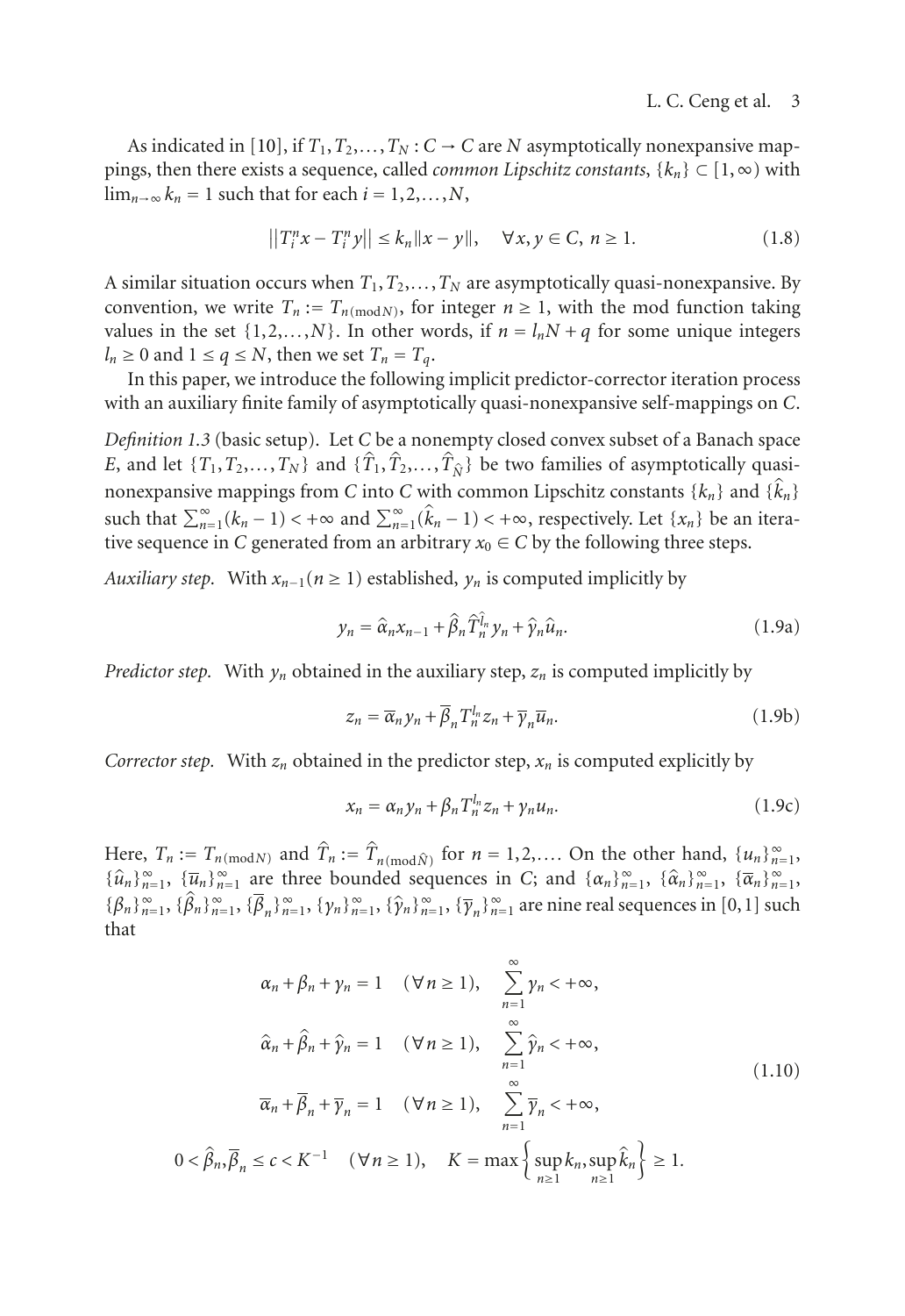*Remark 1.4.* Since  $0 < \hat{\beta}_n, \overline{\beta}_n \le c < K^{-1}$ , it is clear that the mappings  $y \mapsto \hat{\alpha}_n x_{n-1} + \hat{\beta}_n \hat{T}_n^{\hat{\theta}_n} y +$  $\hat{y}_n \hat{u}_n$  and  $z \mapsto \overline{\alpha}_n y_n + \overline{\beta}_n T_n^{\overline{l}_n} z + \overline{y}_n \overline{u}_n$  are two contractions from the nonempty closed con-<br>was set *C* into itself. Thus, by the Bangch contraction principle, there exist the unique vex set *C* into itself. Thus, by the Banach contraction principle, there exist the unique points  $y_n, z_n \in C$  such that [\(1.9a\)](#page-2-0) and [\(1.9b\)](#page-2-1) hold, respectively. Therefore, the sequence {*xn*} is well defined.

<span id="page-3-0"></span>Our aim is to consider and study the strong and weak convergences of the above implicit predictor-corrector iteration process. To this end, we need the following lemmas.

LEMMA 1.5. *Let*  $\{b_n\}$ ,  $\{\overline{b}_n\}$ ,  $\{\hat{b}_n\}$  *be three nonnegative real sequences with finite sums. Then*  $\sum_{n=1}^{\infty} \lambda_n < +\infty$ , where  $\lambda_n = (1 + b_n)(1 + \overline{b}_n)(1 + \hat{b}_n) - 1$  for each  $\geq 1$ .

<span id="page-3-1"></span>LEMMA 1.6 (see [\[10](#page-10-1)]). Let  $\{a_n\}$ ,  $\{\lambda_n\}$ ,  $\{\mu_n\}$  be three nonnegative real sequences such that  $\sum_{n=1}^{\infty} \lambda_n < +\infty$ ,  $\sum_{n=1}^{\infty} \mu_n < +\infty$ , and

$$
a_{n+1} \le (1 + \lambda_n) a_n + \mu_n, \quad \forall n \ge 1.
$$
 (1.11)

<span id="page-3-3"></span>*Then*  $\lim_{n\to\infty} a_n$  *exists.* 

LEMMA 1.7 (see [\[6](#page-9-6)]). Let *E* be a uniformly convex Banach space,  $\{t_n\} \subset [b,c] \subset (0,1)$ ,  $\{x_n\}, \{y_n\} \subset E$ *. If*  $\lim_{n \to \infty} ||t_n x_n + (1 - t_n)y_n|| = d < +\infty$ ,  $\limsup_{n \to \infty} ||x_n|| \le d$ , and  $\limsup_{n \to \infty} ||y_n|| \le d$ , then  $\lim_{n \to \infty} ||x_n - y_n|| = 0$ .

<span id="page-3-4"></span>Lemma 1.8 (demiclosed principle [\[2\]](#page-9-7)). *Let E be a uniformly convex Banach space, let C be a nonempty closed convex subset of <sup>E</sup>, and let <sup>T</sup>* : *<sup>C</sup>* <sup>→</sup> *<sup>C</sup> be an asymptotically nonexpansive mapping with*  $F(T) \neq \emptyset$ . Then  $I - T$  is demiclosed at zero, that is, for any sequence  $\{x_n\} \subset$ *C,*

$$
x_n \longrightarrow q \in C \ weakly
$$
  
(*I* - *T*) $x_n \longrightarrow 0$  strongly  $\implies (I - T)q = 0.$  (1.12)

#### <span id="page-3-2"></span>**2. Main results**

LEMMA 2.1. Let C be a nonempty closed convex subset of a Banach space E, and let  $\{T_i\}_{i=1}^N$ and  $\{\hat{T}_j\}_{j=1}^{\hat{N}}$  *be two finite families of asymptotically quasi-nonexpansive self-mappings on C such that*  $\bigcap_{i=1}^{N} F(T_i) \cap \bigcap_{j=1}^{\hat{N}} F(\hat{T}_j) \neq ∅$ . If {x<sub>n</sub>}*,* {y<sub>n</sub>}*, and* {z<sub>n</sub>} *are the iterative sequences defined by* [\(1.9a\)](#page-2-0), [\(1.9b\)](#page-2-1), and [\(1.9c\)](#page-2-2), then for each  $p \in \bigcap_{i=1}^{N} F(T_i) \cap \bigcap_{j=1}^{\hat{N}} F(\hat{T}_j)$ , there hold

$$
\lim_{n \to \infty} ||x_n - p|| = d, \qquad \limsup_{n \to \infty} ||y_n - p|| \le d, \qquad \limsup_{n \to \infty} ||z_n - p|| \le d. \tag{2.1}
$$

*Proof.* Since  $\{u_n\}_{n=1}^{\infty}$ ,  $\{\hat{u}_n\}_{n=1}^{\infty}$ ,  $\{\overline{u}_n\}_{n=1}^{\infty}$  are three bounded sequences in *C*, for any given  $p \in \bigcap_{i=1}^{N} F(T_i) \cap \bigcap_{j=1}^{\hat{N}} F(\hat{T}_j)$ , we have

$$
M := \max \left\{ \sup_{n \ge 1} ||u_n - p||, \sup_{n \ge 1} ||\hat{u}_n - p||, \sup_{n \ge 1} ||\overline{u}_n - p|| \right\} < +\infty.
$$
 (2.2)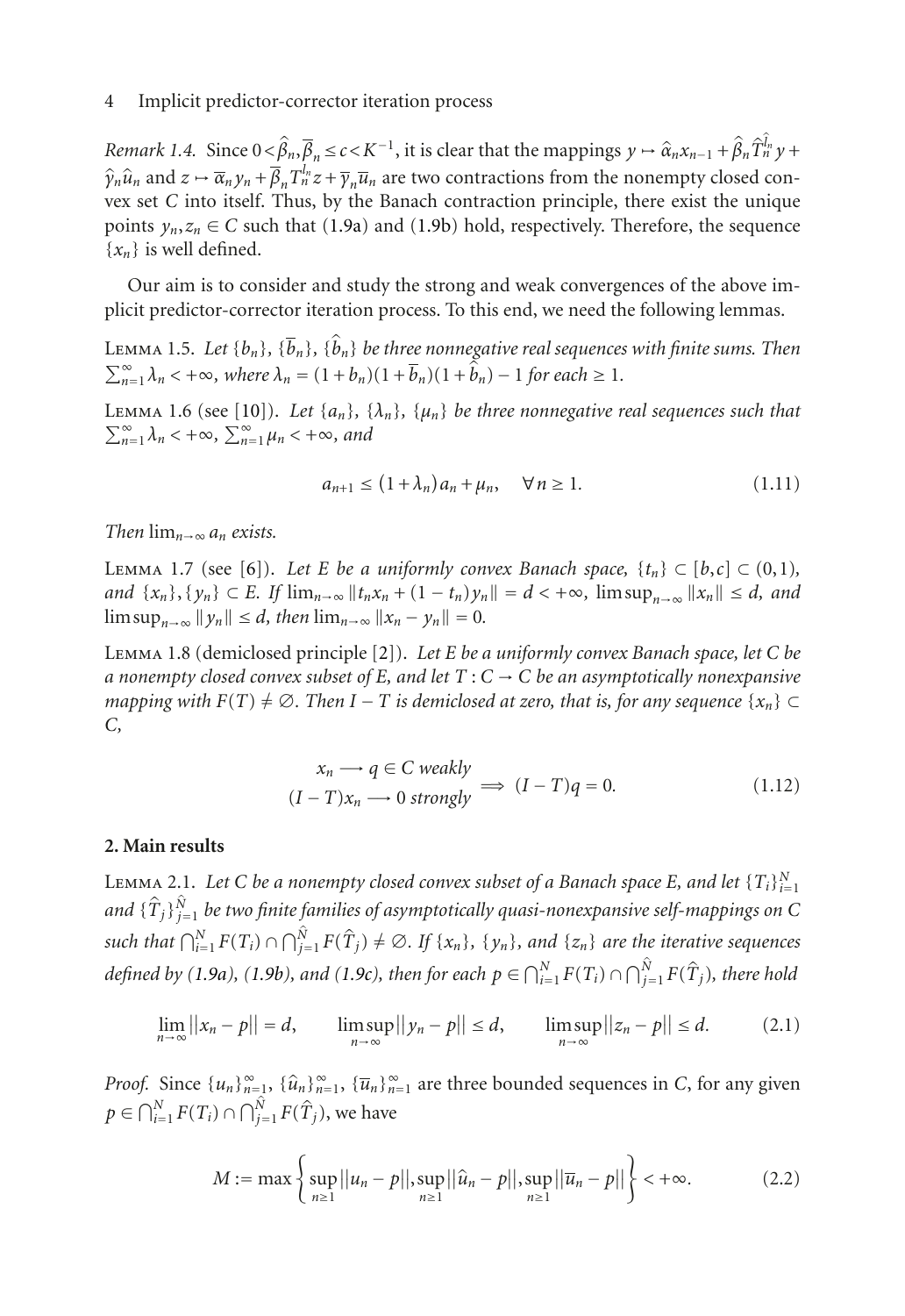Note that  $1 - \overline{\beta}_n k_{l_n} \ge 1 - cK > 0$  and  $1 - \hat{\beta}_n \hat{k}_{\hat{l}_n} \ge 1 - cK > 0$ . Put

$$
L = \frac{1}{1 - cK}, \qquad b_n = \beta_n (k_{l_n} - 1), \qquad \overline{b}_n = \frac{1 - \overline{\beta}_n}{1 - \overline{\beta}_n k_{l_n}} - 1, \qquad \hat{b}_n = \frac{1 - \hat{\beta}_n}{1 - \hat{\beta}_n \hat{k}_{\hat{l}_n}} - 1.
$$
\n(2.3)

Then we have

<span id="page-4-0"></span>
$$
0 \le b_n = \beta_n (k_{l_n} - 1) \le k_{l_n} - 1, \qquad 1 + b_n \le K,
$$
  
\n
$$
0 \le \overline{b}_n = \frac{\overline{\beta}_n (k_{l_n} - 1)}{1 - \overline{\beta}_n k_{l_n}} \le L(k_{l_n} - 1), \qquad 1 + \overline{b}_n \le L,
$$
  
\n
$$
0 \le \hat{b}_n = \frac{\hat{\beta}_n (\hat{k}_{\hat{l}_n} - 1)}{1 - \hat{\beta}_n \hat{k}_{\hat{l}_n}} \le L(\hat{k}_{\hat{l}_n} - 1), \qquad 1 + \hat{b}_n \le L.
$$
\n(2.4)

Observe that

$$
||y_n - p|| = ||\hat{\alpha}_n(x_{n-1} - p) + \hat{\beta}_n(\hat{T}_n^{\hat{\mu}} y_n - p) + \hat{\gamma}_n(\hat{u}_n - p)||
$$
  
\n
$$
\leq \hat{\alpha}_n ||x_{n-1} - p|| + \hat{\beta}_n \hat{k}_{\hat{\mu}}||y_n - p|| + \hat{\gamma}_n ||\hat{u}_n - p||.
$$
\n(2.5)

It follows

<span id="page-4-1"></span>
$$
||y_n - p|| \le \frac{\hat{\alpha}_n}{1 - \hat{\beta}_n \hat{k}_{\hat{l}_n}} ||x_{n-1} - p|| + \frac{\hat{\gamma}_n}{1 - \hat{\beta}_n \hat{k}_{\hat{l}_n}} ||\hat{u}_n - p||
$$
  

$$
\le \frac{1 - \hat{\beta}_n}{1 - \hat{\beta}_n \hat{k}_{\hat{l}_n}} ||x_{n-1} - p|| + LM\hat{\gamma}_n
$$
  

$$
= (1 + \hat{b}_n) ||x_{n-1} - p|| + LM\hat{\gamma}_n.
$$
 (2.6)

Similarly,

$$
||z_n - p|| = ||\overline{\alpha}_n(y_n - p) + \overline{\beta}_n(T_n^{l_n}z_n - p) + \overline{\gamma}_n(\overline{u}_n - p)||
$$
  
\n
$$
\leq \overline{\alpha}_n ||y_n - p|| + \overline{\beta}_n k l_n ||z_n - p|| + \overline{\gamma}_n ||\overline{u}_n - p||
$$
\n(2.7)

Consequently,

<span id="page-4-2"></span>
$$
||z_n - p|| \le \frac{\overline{\alpha}_n}{1 - \overline{\beta}_n k l_n} ||y_n - p|| + \frac{\overline{\gamma}_n}{1 - \overline{\beta}_n k l_n} ||\overline{u}_n - p||
$$
  

$$
\le \frac{1 - \overline{\beta}_n}{1 - \overline{\beta}_n k l_n} ||y_n - p|| + LM\overline{\gamma}_n
$$
  

$$
= (1 + \overline{b}_n) ||y_n - p|| + LM\overline{\gamma}_n.
$$
 (2.8)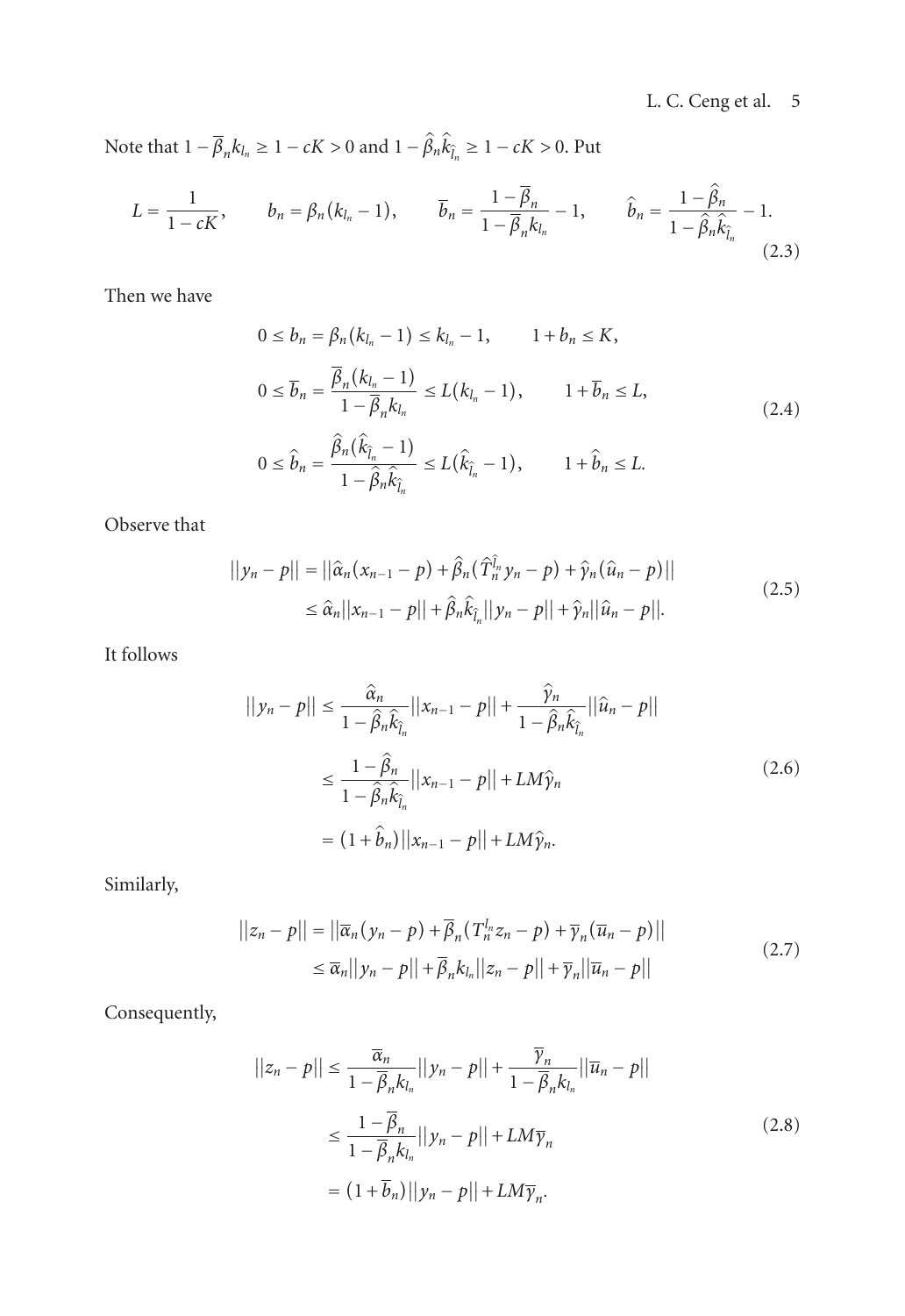Therefore,

<span id="page-5-0"></span>
$$
||x_n - p|| = ||\alpha_n(y_n - p) + \beta_n(T_n^{l_n}z_n - p) + y_n(u_n - p)||
$$
  
\n
$$
\leq \alpha_n ||y_n - p|| + \beta_n k_{l_n} ||z_n - p|| + y_n ||u_n - p||
$$
  
\n
$$
\leq (1 - \beta_n) ||y_n - p|| + \beta_n k_{l_n} [(1 + \overline{b}_n) ||y_n - p|| + LM\overline{y}_n] + y_n M
$$
  
\n
$$
\leq (1 + \beta_n (k_{l_n} - 1)) (1 + \overline{b}_n) ||y_n - p|| + M[KL\overline{y}_n + y_n]
$$
  
\n
$$
\leq (1 + b_n) (1 + \overline{b}_n) ||y_n - p|| + KLM[\overline{y}_n + y_n]
$$
  
\n
$$
\leq (1 + b_n) (1 + \overline{b}_n) [(1 + \hat{b}_n) ||x_{n-1} - p|| + LM\hat{y}_n] + KLM[\overline{y}_n + y_n]
$$
  
\n
$$
\leq (1 + b_n) (1 + \overline{b}_n) (1 + \hat{b}_n) ||x_{n-1} - p|| + KL^2M\hat{y}_n + KLM[\overline{y}_n + y_n]
$$
  
\n
$$
\leq (1 + b_n) (1 + \overline{b}_n) (1 + \hat{b}_n) ||x_{n-1} - p|| + KL^2M[\overline{y}_n + \overline{y}_n + \hat{y}_n]
$$
  
\n
$$
= (1 + \lambda_n) ||x_{n-1} - p|| + \mu_n,
$$

where  $\lambda_n = (1 + b_n)(1 + \overline{b}_n)(1 + \hat{b}_n) - 1$ , and  $\mu_n = KL^2M[\gamma_n + \overline{\gamma}_n + \hat{\gamma}_n].$ 

Since  $\sum_{n=1}^{\infty} (k_{l_n} - 1) < +\infty$  and  $\sum_{n=1}^{\infty} (\hat{k}_{\hat{l}_n} - 1) < +\infty$ , it follows from [\(2.4\)](#page-4-0) that  $\sum_{n=1}^{\infty} b_n <$  $+\infty$ ,  $\sum_{n=1}^{\infty} \overline{b}_n < +\infty$ , and  $\sum_{n=1}^{\infty} \hat{b}_n < +\infty$ . Hence, we derive  $\sum_{n=1}^{\infty} \lambda_n < +\infty$  by [Lemma 1.5.](#page-3-0) Note that  $\sum_{n=1}^{\infty} \gamma_n < +\infty$ ,  $\sum_{n=1}^{\infty} \overline{\gamma}_n < +\infty$ , and  $\sum_{n=1}^{\infty} \hat{\gamma}_n < +\infty$ . This provides  $\sum_{n=1}^{\infty} \mu_n < +\infty$ . By [Lemma 1.6,](#page-3-1)  $\lim_{n \to \infty} ||x_n - p||$  exists. Let  $\lim_{n \to \infty} ||x_n - p|| = d$ .

Since  $\lim_{n\to\infty} \hat{b}_n = \lim_{n\to\infty} \hat{\gamma}_n = 0$ , from [\(2.6\)](#page-4-1), we obtain

$$
\limsup_{n \to \infty} ||y_n - p|| \le \limsup_{n \to \infty} (1 + \widehat{b}_n) ||x_{n-1} - p|| + LM \limsup_{n \to \infty} \widehat{y}_n \le d. \tag{2.10}
$$

Further, since  $\lim_{n\to\infty} \overline{b}_n = \lim_{n\to\infty} \overline{\gamma}_n = 0$ , from [\(2.8\)](#page-4-2), we obtain

$$
\limsup_{n \to \infty} ||z_n - p|| \le \limsup_{n \to \infty} (1 + \overline{b}_n) ||y_n - p|| + LM \limsup_{n \to \infty} \overline{y}_n \le d. \tag{2.11}
$$

THEOREM 2.2. Let C be a nonempty closed convex subset of a Banach space E. Let  $\{T_i\}_{i=1}^N$ and  $\{\hat{T}_j\}_{j=1}^{\hat{N}}$  *be two finite families of asymptotically quasi-nonexpansive self-mappings on C such that*  $F := \bigcap_{i=1}^{N} F(T_i) \cap \bigcap_{j=1}^{N} F(\hat{T}_j) \neq \emptyset$ . Let  $\{x_n\}$  be the iterative sequence defined by *[\(1.9a\)](#page-2-0), [\(1.9b\)](#page-2-1), and [\(1.9c\)](#page-2-2). Then* {*xn*} *converges strongly to an element of <sup>F</sup> if and only if*

<span id="page-5-1"></span>
$$
\liminf_{n \to \infty} d(x_n, F) = 0. \tag{2.12}
$$

*Proof.* The necessity is obvious. For the sufficiency, we assume  $\liminf_{n\to\infty} d(x_n, F) = 0$ . Let  $p$  be any given element in  $F$ . Then from  $(2.9)$ , we obtain

$$
||x_n - p|| \le (1 + \lambda_n) ||x_{n-1} - p|| + \mu_n,
$$
\n(2.13)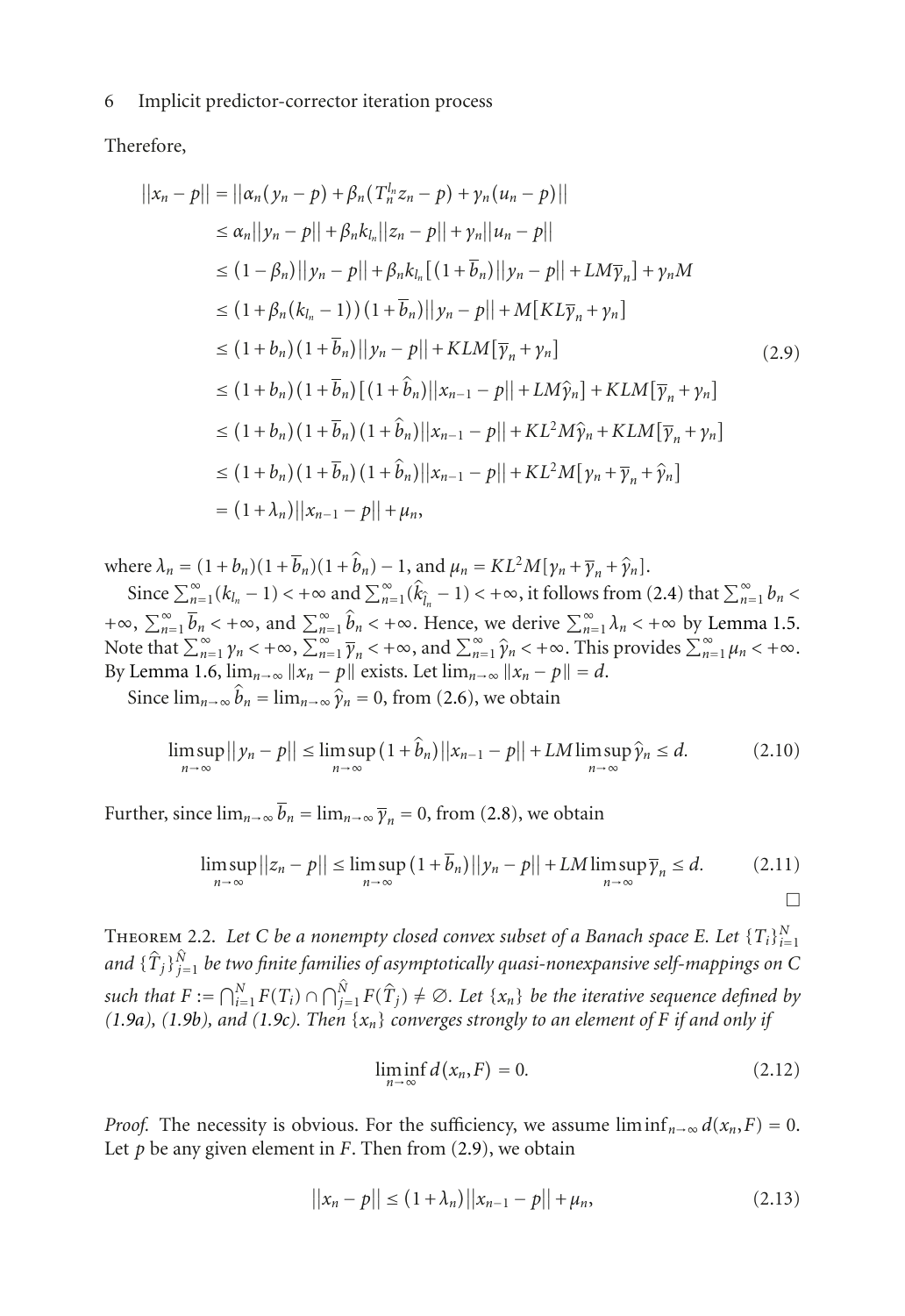where  $\sum_{n=1}^{\infty} \lambda_n < +\infty$  and  $\sum_{n=1}^{\infty} \mu_n < +\infty$ . Taking the infimum over all  $p \in F$ , we get

$$
d(x_n, F) \le (1 + \lambda_n) d(x_{n-1}, F) + \mu_n. \tag{2.14}
$$

Hence,  $\lim_{n\to\infty} d(x_n, F)$  exists. Furthermore, we have  $\lim_{n\to\infty} d(x_n, F) = 0$ .

By [Lemma 2.1,](#page-3-2) we know that  $\lim_{n\to\infty} ||x_n - p||$  exists. Hence  $\{x_n\}$  is bounded. Put  $\delta_n =$  $\lambda_n ||x_{n-1} - p|| + \mu_n$ . Then  $\sum_{n=1}^{\infty} \delta_n < +\infty$ , and [\(2.13\)](#page-5-1) can be rewritten as

$$
||x_n - p|| \le ||x_{n-1} - p|| + \delta_n. \tag{2.15}
$$

For arbitrary  $\varepsilon > 0$ , choose  $N_0$  such that  $d(x_{N_0}, F) < \varepsilon/4$  and  $\sum_{j=N_0}^{\infty} \delta_j < \varepsilon/4$ . Consequently, for all  $n, m \geq N_0$ , we have

$$
||x_n - x_m|| \le ||x_n - p|| + ||x_m - p||
$$
  
\n
$$
\le ||x_{N_0} - p|| + \sum_{j=N_0+1}^n \delta_j + ||x_{N_0} - p|| + \sum_{j=N_0+1}^m \delta_j
$$
  
\n
$$
\le 2||x_{N_0} - p|| + 2 \sum_{j=N_0}^\infty \delta_j.
$$
\n(2.16)

Taking the infimum over all  $p \in F$ , we obtain

$$
||x_n - x_m|| \le 2d(x_{N_0}, F) + 2\sum_{j=N_0}^{\infty} \delta_j \le \frac{2\varepsilon}{4} + \frac{2\varepsilon}{4} = \varepsilon. \tag{2.17}
$$

This shows that  $\{x_n\}_{n=1}^{\infty}$  is Cauchy. Let  $\lim_{n\to\infty} x_n = u$ . It is easy to verify that *F* is closed. Since  $\lim_{n\to\infty} d(x_n, F) = 0$ , we must have that  $u \in F$ .

As a consequence of [Lemma 2.1,](#page-3-2) the iterated sequence  $\{x_n\}$  is bounded. If the underlying space *E* is reflexive, then we can expect that its weak cluster points provide common fixed points of  $T_1, T_2, \ldots, T_N$ . This leads to the following theorem.

<span id="page-6-0"></span>Theorem 2.3. *Let E be a uniformly convex Banach space, let C be a nonempty closed convex*  $subset$  of E, and let  $\{T_i\}_{i=1}^N$   $(resp., \ \{\hat{T}_j\}_{j=1}^{\hat{N}})$  be a finite family of asymptotically nonexpan*sive (resp., asymptotically quasi-nonexpansive) self-mappings on C such that*  $\bigcap_{j=1}^{\hat{N}} F(\hat{T}_j) \cap$  $\bigcap_{i=1}^{N} F(T_i) \neq \emptyset$ . Suppose  $\lim_{n \to \infty} \widehat{\beta}_n = 0$  and  $\{\beta_n\}_{n=1}^{\infty} \subset [b, c] \subset (0, K^{-1})$ *, where K is as in [\(1.10\)](#page-2-3). Then every weak cluster point of the bounded iterative sequence*  $\{x_n\}$  *defined by [\(1.9a\)](#page-2-0), [\(1.9b\)](#page-2-1), and [\(1.9c\)](#page-2-2) belongs to*  $\bigcap_{i=1}^{N} F(T_i)$ *.* 

*Proof.* Let  $p \in \bigcap_{j=1}^{\hat{N}} F(\hat{T}_j) \cap \bigcap_{i=1}^{N} F(T_i)$ . By [Lemma 2.1,](#page-3-2) we have

$$
\lim_{n \to \infty} ||x_n - p|| = d, \qquad \limsup_{n \to \infty} ||y_n - p|| \le d, \qquad \limsup_{n \to \infty} ||z_n - p|| \le d. \tag{2.18}
$$

Obviously,  $\{x_n\}$ ,  $\{y_n\}$ , and  $\{z_n\}$  are bounded sequences in *C*.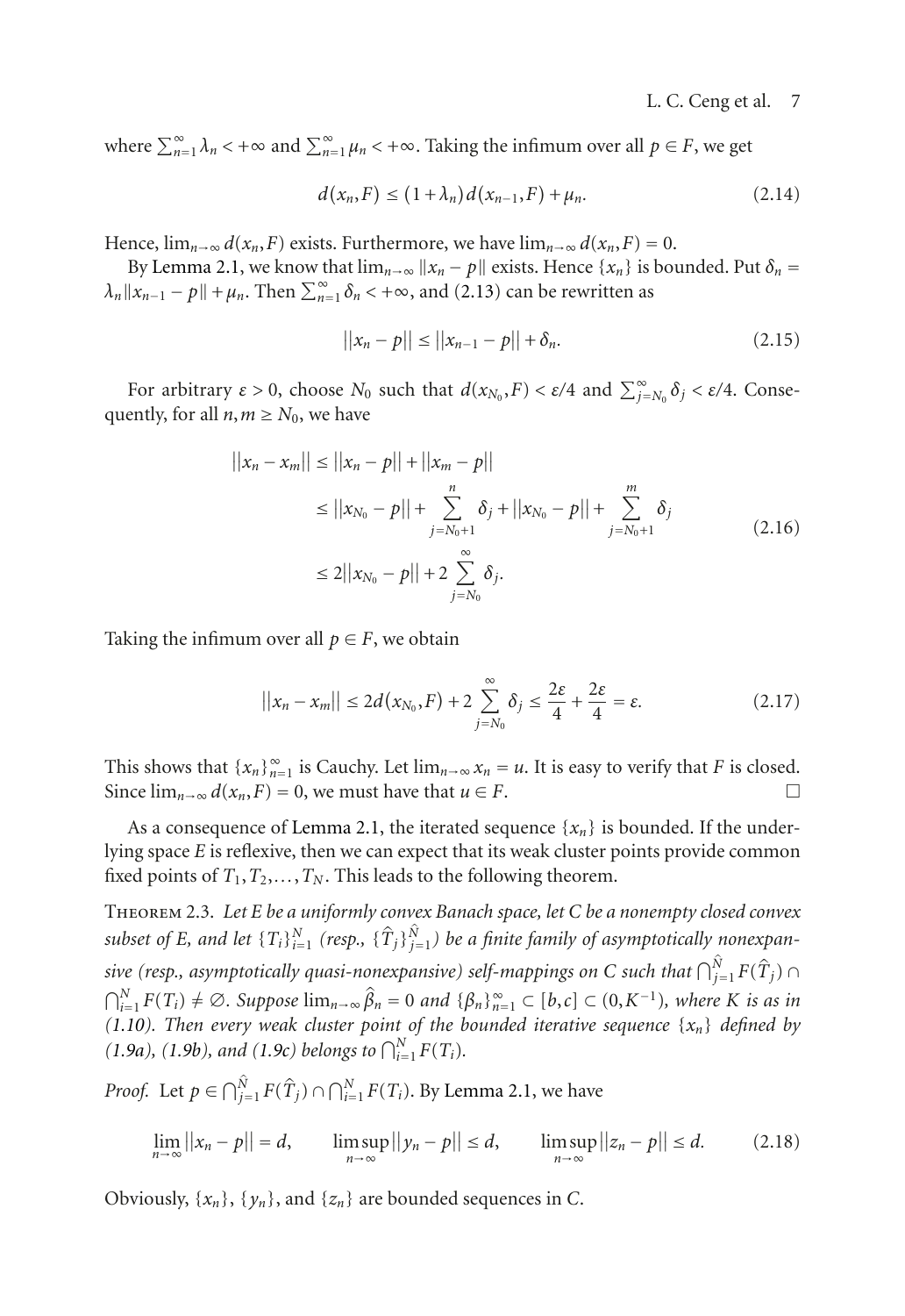Observe that

$$
||x_n - p|| = ||(1 - \beta_n)[y_n - p + y_n(u_n - y_n)] + \beta_n[T_n^{l_n}z_n - p + y_n(u_n - y_n)]|| \longrightarrow d,
$$
\n(2.19)

as  $n \to \infty$ . Since  $\lim_{n \to \infty} \gamma_n = 0$  and  $\{u_n\}$  is bounded, we have

$$
\limsup_{n \to \infty} ||y_n - p + y_n(u_n - y_n)|| \le \limsup_{n \to \infty} [||y_n - p|| + y_n||u_n - y_n||] \le d,
$$
  

$$
\limsup_{n \to \infty} ||T_n^{l_n}z_n - p + y_n(u_n - y_n)|| \le \limsup_{n \to \infty} [k_{l_n}||z_n - p|| + y_n||u_n - y_n||] \le d.
$$
 (2.20)

It follows from [Lemma 1.7](#page-3-3) that

$$
\lim_{n \to \infty} ||T_n^{l_n} z_n - y_n|| = 0.
$$
\n(2.21)

Thus,

$$
\lim_{n \to \infty} ||z_n - y_n|| = \lim_{n \to \infty} ||\overline{\alpha}_n y_n + \overline{\beta}_n T_n^{l_n} z_n + \overline{\gamma}_n \overline{u}_n - y_n||
$$
\n
$$
= \lim_{n \to \infty} ||\overline{\beta}_n (T_n^{l_n} z_n - y_n) + \overline{\gamma}_n (\overline{u}_n - y_n) || = 0.
$$
\n(2.22)

Similarly,

$$
\lim_{n \to \infty} ||x_n - y_n|| = \lim_{n \to \infty} ||\alpha_n y_n + \beta_n T_n^{l_n} z_n + y_n u_n - y_n||
$$
  
= 
$$
\lim_{n \to \infty} ||\beta_n (T_n^{l_n} z_n - y_n) + y_n (u_n - y_n)|| = 0.
$$
 (2.23)

Moreover,

$$
||y_n - x_{n-1}|| = ||\hat{\alpha}_n x_{n-1} + \hat{\beta}_n \hat{T}_n^{\hat{\mu}} y_n + \hat{\gamma}_n \hat{u}_n - x_{n-1}||
$$
  
\n
$$
= ||\hat{\beta}_n (\hat{T}_n^{\hat{\mu}} y_n - x_{n-1}) + \hat{\gamma}_n (\hat{u}_n - x_{n-1})||
$$
  
\n
$$
\leq \hat{\beta}_n ||\hat{T}_n^{\hat{\mu}} y_n - x_{n-1}|| + \hat{\gamma}_n ||\hat{u}_n - x_{n-1}|| \longrightarrow 0, \text{ as } n \longrightarrow \infty,
$$
\n(2.24)

since  $\lim_{n\to\infty} \hat{\beta}_n = \lim_{n\to\infty} \hat{\gamma}_n = 0$ . As a result, we have

$$
||x_n - x_{n-1}|| \le ||x_n - y_n|| + ||y_n - x_{n-1}|| \to 0, \text{ as } n \to \infty.
$$
 (2.25)

It forces

$$
\lim_{n \to \infty} ||x_n - x_{n+i}|| = 0, \quad \text{for each } i = 1, 2, \dots, N. \tag{2.26}
$$

On the other hand, we have

$$
||x_n - T_n^{l_n} x_n|| \le ||x_n - y_n|| + ||y_n - T_n^{l_n} z_n|| + ||T_n^{l_n} z_n - T_n^{l_n} x_n||
$$
  
\n
$$
\le ||x_n - y_n|| + ||y_n - T_n^{l_n} z_n|| + k_{l_n} ||z_n - x_n|| \to 0, \text{ as } n \to \infty.
$$
\n(2.27)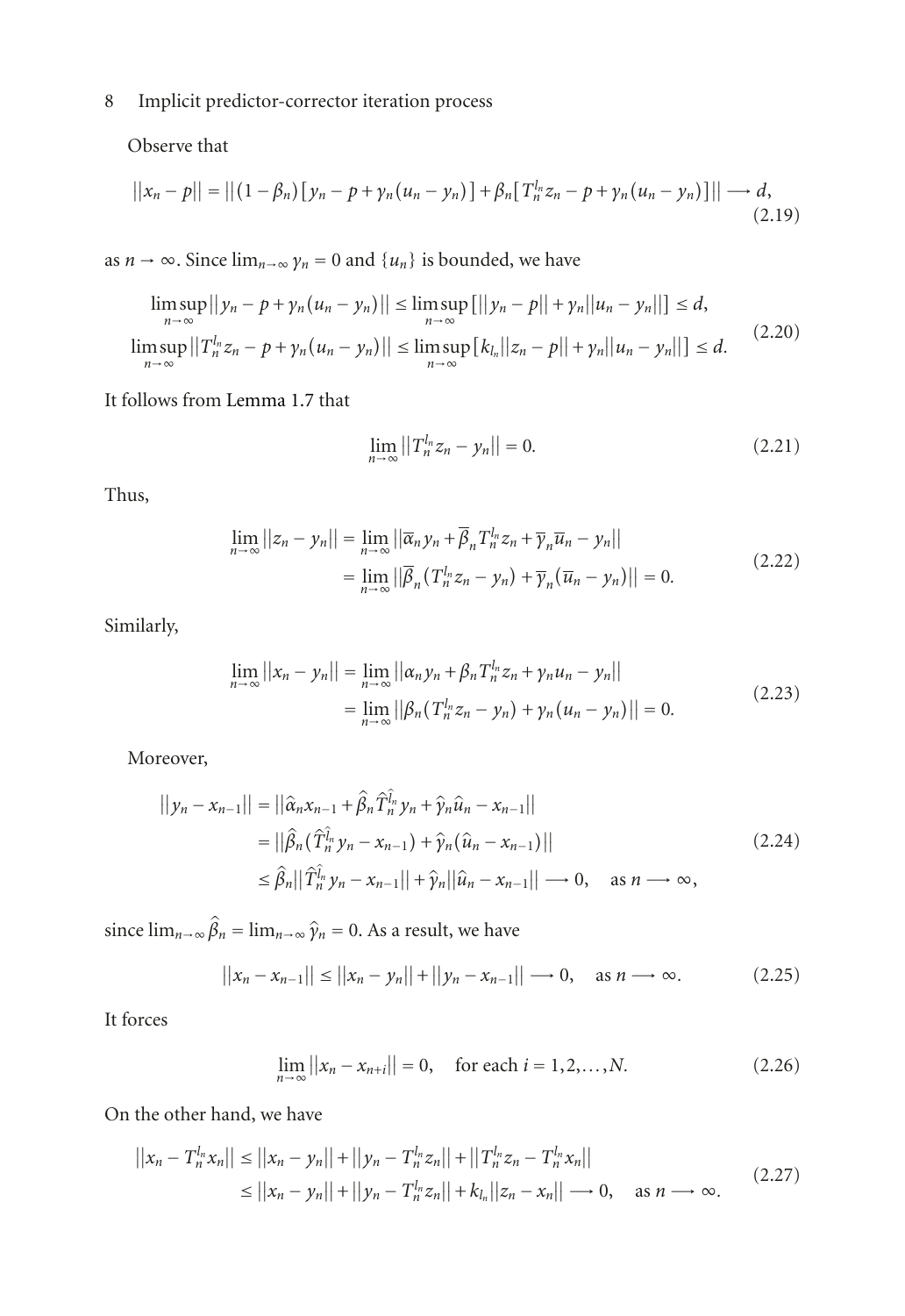As  $n = l_nN + n \pmod{N}$  for  $n > N$ , we get

$$
n - N = (l_n - 1)N + n \; (mod N), \tag{2.28}
$$

and hence  $l_{n-N} = l_n - 1$ . Thus, we have

$$
T_n^{l_n-1} = T_{n-N}^{l_{n-N}}.\t\t(2.29)
$$

Consequently, we derive

$$
||x_n - T_n x_n|| \le ||x_n - T_n^{l_n} x_n|| + ||T_n^{l_n} x_n - T_n x_n||
$$
  
\n
$$
\le ||x_n - T_n^{l_n} x_n|| + K||T_n^{l_{n-1}} x_n - x_n||
$$
  
\n
$$
= ||x_n - T_n^{l_n} x_n|| + K||T_n^{l_{n-1}} x_n - x_n||
$$
  
\n
$$
\le ||x_n - T_n^{l_n} x_n|| + K[||T_{n-N}^{l_{n-N}} x_n - T_{n-N}^{l_{n-N}} x_{n-N}||
$$
  
\n
$$
+ ||T_{n-N}^{l_{n-N}} x_{n-N} - x_{n-N}|| + ||x_{n-N} - x_n||]
$$
  
\n
$$
\le ||x_n - T_n^{l_n} x_n|| + K[(1+K)||x_{n-N} - x_n||]
$$
  
\n
$$
+ ||T_{n-N}^{l_{n-N}} x_{n-N} - x_{n-N}||] \longrightarrow 0, \text{ as } n \longrightarrow \infty.
$$

This implies that for each  $j = 1, 2, \ldots, N$ ,

$$
||x_n - T_{n+j}x_n|| \le ||x_n - x_{n+j}|| + ||x_{n+j} - T_{n+j}x_{n+j}|| + ||T_{n+j}x_{n+j} - T_{n+j}x_n||
$$
  
\n
$$
\le (1 + K)||x_n - x_{n+j}|| + ||x_{n+j} - T_{n+j}x_{n+j}|| \to 0, \text{ as } n \to \infty.
$$
 (2.31)

Note that the closedness and convexity of *C* imply the weak closedness of *C*. Let  $\widetilde{x} \in C$ be any weak cluster point of the bounded sequence  $\{x_n\}$ . Let  $\{x_{n_i}\}$  be a subsequence of  $\{x_n\}$  such that  $x_n \to \tilde{x}$  weakly (see, e.g., [\[4](#page-9-8), page 313]). Since the pool of mappings  ${T_i : 1 \le i \le N}$  is finite, we may further assume (passing to a further subsequence if necessary) that for some integer  $l \in \{1, 2, ..., N\}$ ,  $T_{n_i} = T_l$  for all  $i \ge 1$ . Then it follows from [\(2.31\)](#page-8-0) that for each  $j = 1, 2, ..., N$ ,

<span id="page-8-0"></span>
$$
x_{n_i} - T_{l+j} x_{n_i} \longrightarrow 0, \quad \text{as } i \longrightarrow \infty,
$$
 (2.32)

that is, for each  $j = 1, 2, \ldots, N$ ,

<span id="page-8-1"></span>
$$
x_{n_i} - T_j x_{n_i} \longrightarrow 0, \quad \text{as } i \longrightarrow \infty. \tag{2.33}
$$

By [Lemma 1.8,](#page-3-4) we can conclude that  $\widetilde{x} \in \bigcap_{j=1}^{N} F(T_j)$ .

THEOREM 2.4. *In addition to the conditions in [Theorem 2.3,](#page-6-0) assume further that*  $\varnothing \neq$  $\bigcap_{i=1}^{N} F(T_i) \subseteq \bigcap_{j=1}^{\hat{N}} F(\hat{T}_j).$ 

- (a) *If <sup>E</sup> satisfies Opial's condition, then* {*xn*} *converges weakly to an element of*  $\bigcap_{i=1}^{N} F(T_i)$ .
- (b) If one of  $\{T_i\}_{i=1}^N$  is semicompact, then  $\{x_n\}$  converges strongly to an element of  $\bigcap_{i=1}^{N} F(T_i)$ .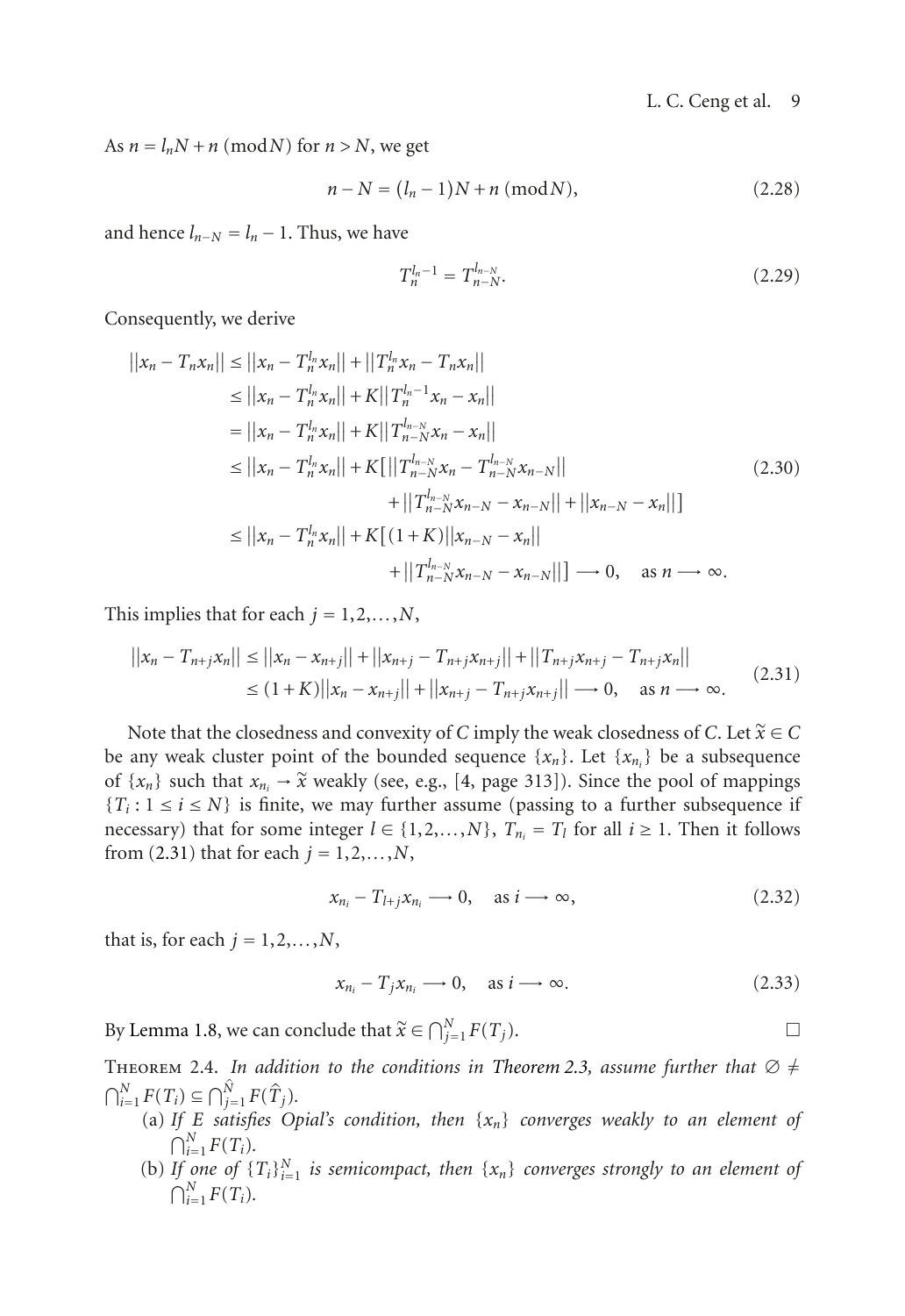*Proof.* We continue the argument in the proof of [Theorem 2.3.](#page-6-0)

For (a), we claim that  $\{x_n\}$  is weakly convergent. Were this false, there existed another subsequence  $\{x_{n_j}\}$  of  $\{x_n\}$  such that  $x_{n_j} \to \overline{x} \in C$  weakly and  $\overline{x} \neq \tilde{x}$ . Utilizing the same argument as in [Theorem 2.3,](#page-6-0) we can prove that  $\overline{x} \in \bigcap_{j=1}^{N} F(T_j)$ . Note that by [Lemma 2.1,](#page-3-2) both  $\lim_{n\to\infty} ||x_n - \tilde{x}||$  and  $\lim_{n\to\infty} ||x_n - \overline{x}||$  exist. It follows from the Opial condition of *E* that

$$
\lim_{n \to \infty} ||x_n - \tilde{x}|| = \liminf_{i \to \infty} ||x_{n_i} - \tilde{x}||
$$
\n
$$
< \liminf_{i \to \infty} ||x_{n_i} - \bar{x}|| = \lim_{n \to \infty} ||x_n - \bar{x}|| = \liminf_{j \to \infty} ||x_{n_j} - \bar{x}||
$$
\n
$$
< \liminf_{j \to \infty} ||x_{n_j} - \tilde{x}|| = \lim_{n \to \infty} ||x_n - \tilde{x}||. \tag{2.34}
$$

This contradiction indicates that  $\bar{x} = \tilde{x}$ , and so { $x_n$ } converges weakly to  $\tilde{x}$ .

For (b), by [\(2.33\)](#page-8-1), we can assume that a subsequence  $\{x_{n_i}\}\$  of  $\{x_n\}$  exists such that  $x_{n_i} \rightarrow \hat{x} \in \bigcap_{i=1}^{N} F(T_i)$  in norm. It then follows from [Lemma 2.1](#page-3-2) that

$$
\lim_{n \to \infty} ||x_n - \hat{x}|| = \lim_{i \to \infty} ||x_{n_i} - \hat{x}|| = 0.
$$
 (2.35)

This completes the proof.  $\Box$ 

#### **Acknowledgments**

The first author was partially supported by the Teaching and Research Award Fund for Outstanding Young Teachers in Higher Education Institutions of MOE, China and the Dawn Program Foundation in Shanghai. The second and the third authors were partially supported by a grant from the National Science Council of Taiwan, NSC-94-2115-M-110-004. NSC-95-2115-M-110-001.

## <span id="page-9-2"></span><span id="page-9-1"></span>**References**

- [1] S. C. Bose, *Weak convergence to the fixed point of an asymptotically nonexpansive map*, Proceedings of the American Mathematical Society **68** (1978), no. 3, 305–308.
- <span id="page-9-7"></span>[2] S.-S. Chang, Y. J. Cho, and H. Zhou, *Demi-closed principle and weak convergence problems for asymptotically nonexpansive mappings*, Journal of the Korean Mathematical Society **38** (2001), no. 6, 1245–1260.
- <span id="page-9-0"></span>[3] K. Goebel and W. A. Kirk, *A fixed point theorem for asymptotically nonexpansive mappings*, Proceedings of the American Mathematical Society **35** (1972), no. 1, 171–174.
- <span id="page-9-8"></span>[4] G. Köthe, *Topological Vector Spaces. I*, Die Grundlehren der mathematischen Wissenschaften, vol. 159, Springer, New York, 1969.
- <span id="page-9-3"></span>[5] Z. Opial, *Weak convergence of the sequence of successive approximations for nonexpansive mappings*, Bulletin of the American Mathematical Society **73** (1967), 591–597.
- <span id="page-9-6"></span>[6] J. Schu, *Weak and strong convergence to fixed points of asymptotically nonexpansive mappings*, Bulletin of the Australian Mathematical Society **43** (1991), no. 1, 153–159.
- <span id="page-9-5"></span>[7] Z.-H. Sun, *Strong convergence of an implicit iteration process for a finite family of asymptotically quasi-nonexpansive mappings*, Journal of Mathematical Analysis and Applications **286** (2003), no. 1, 351–358.
- <span id="page-9-4"></span>[8] H.-K. Xu and R. G. Ori, *An implicit iteration process for nonexpansive mappings*, Numerical Functional Analysis and Optimization **22** (2001), no. 5-6, 767–773.